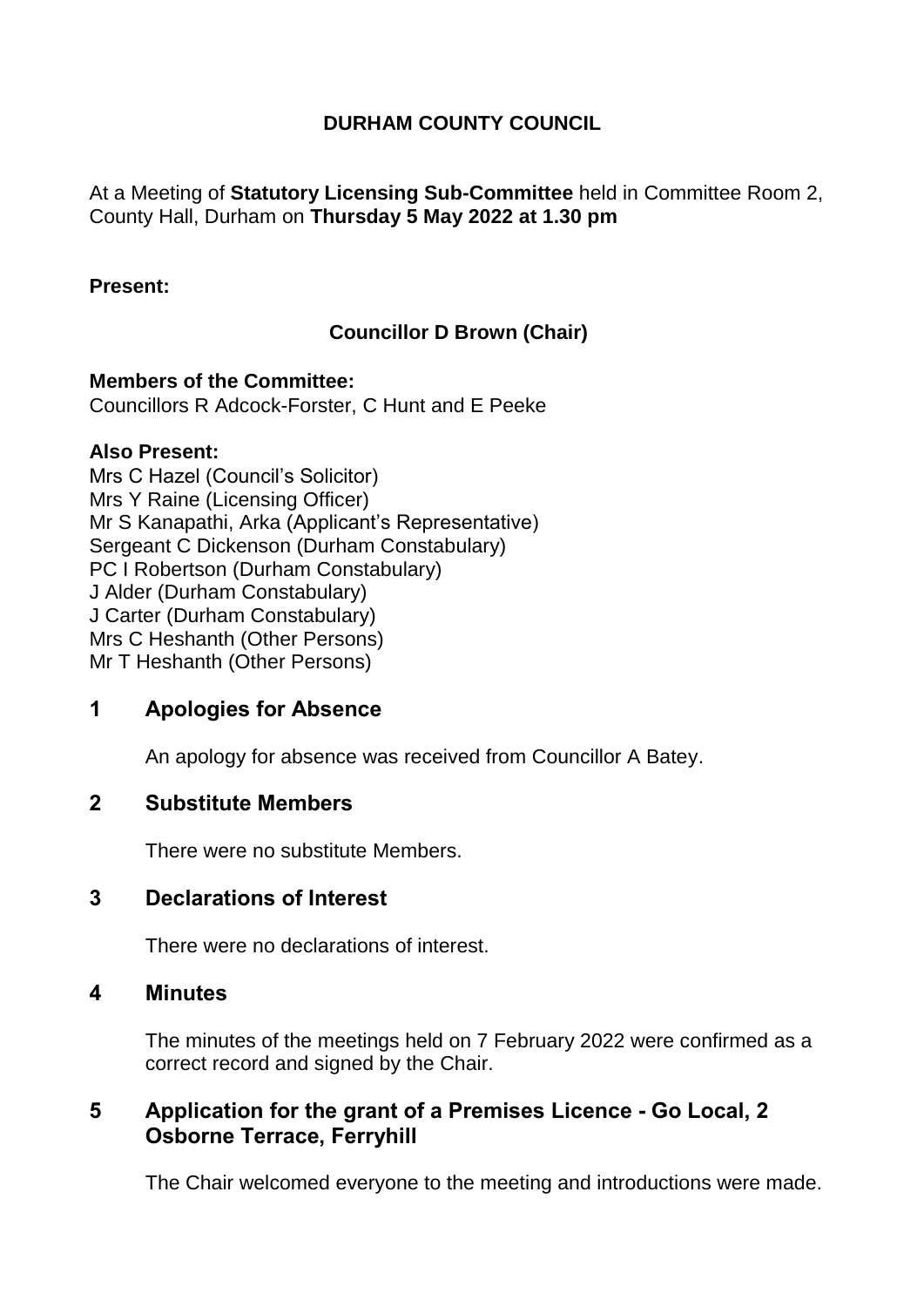The Council's Solicitor advised that she had been informed that the Applicants Representative would like to make a request for an adjournment of the meeting.

The Applicants Representative addressed the Sub-Committee and requested that the meeting be adjourned to seek legal advice due to the serious nature of the CCTV footage provided by Durham Constabulary.

Sergeant Dickenson, Durham Constabulary advised that the CCTV footage was made available to the Applicant on the 26 April 2022. She added that the matter relating to the CCTV footage had been dealt with resulting in the Applicant and his wife receiving fixed penalty notices on the 31 December 2021 and requested that the hearing go ahead.

Mrs C Heshanth, other person indicated that the application was submitted in February 2022 therefore the Applicant had enough time to prepare for objections and indicated that matter had been ongoing since December 2021 and should not be delayed further.

The Applicants Representative reiterated the serious nature of the CCTV footage that shows underage children and there was other CCTV footage after the event that the Applicant could provide. He was concerned about the impact and issues relating to data protection as underage children were shown in the footage. He requested that the meeting be adjourned for 2 weeks to seek legal advice.

Sergeant Dickenson advised that they would be requesting that the application be considered in private in accordance with Regulation 14 of the Licensing Act 2003 (Hearings) Regulations 2005 to protect the identity of the people shown in the CCTV footage so there would be no issue with regards to data protection.

The meeting adjourned at 1.57 pm for the Sub-Committee to deliberate in private the request to adjourn the meeting.

After reconvening at 2.05 pm, the Sub-Committee decided that the request for adjournment be refused.

The Council's Solicitor explained the procedure.

The Applicants Representative advised that as the adjournment request had been refused, he wished to withdraw the application.

The Licensing Officer asked that the request to withdraw the application be made in writing.